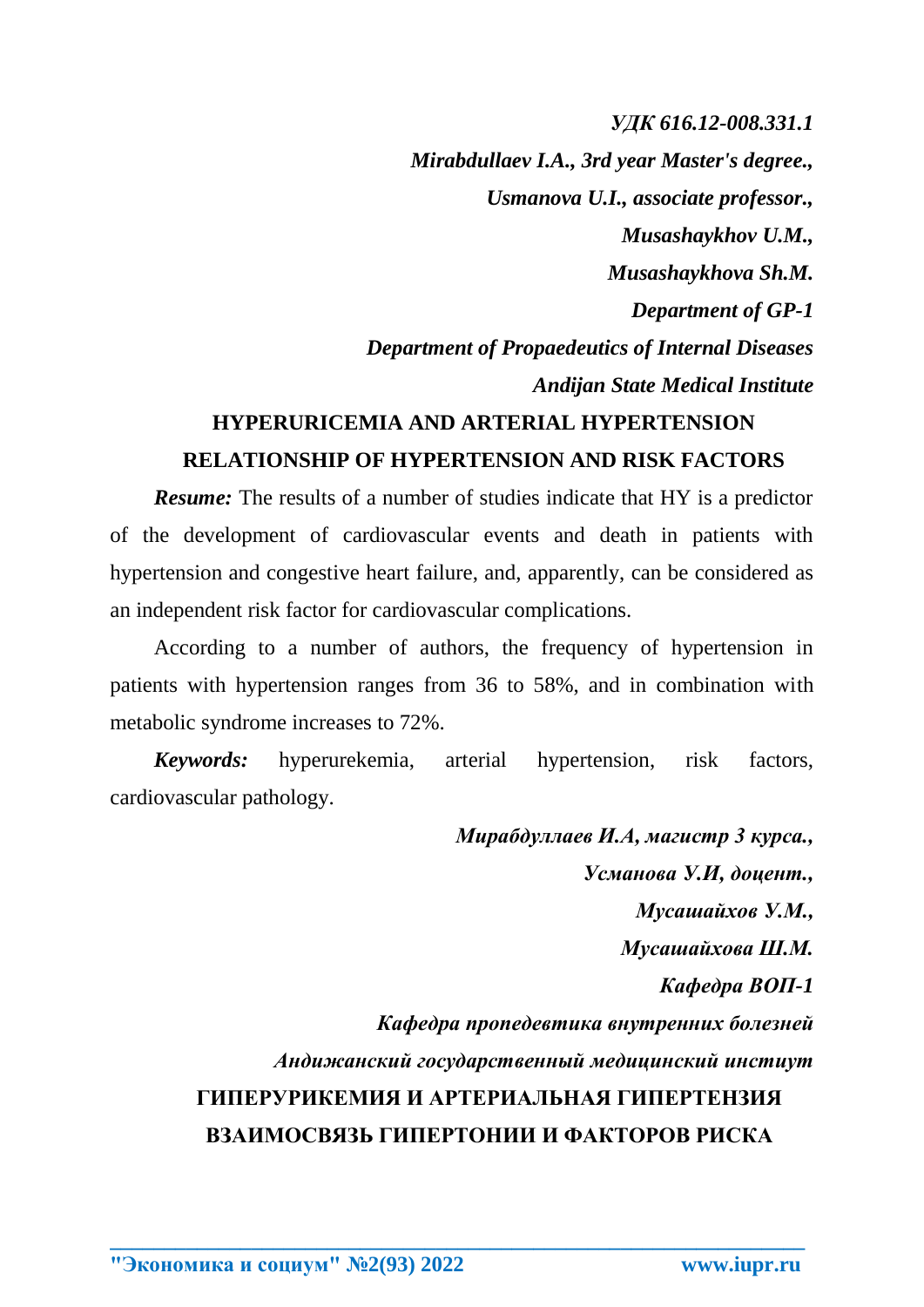*Резюме:* Результаты ряда исследований свидетельствуют о том, что ГУ является предиктором развития сердечно-сосудистых событий и смерти у больных с АГ и застойной сердечной недостаточностью, и, повидимому, может рассматриваться как независимый фактор риска сердечно-сосудистых осложнений.

По данным ряда авторов, частота АГ у больных ГУ колеблется от 36 до 58 %, а в сочетании с метаболическим синдромом увеличивается до 72  $\%$ .

*Ключевые слова:* гиперурекемия, артериальная гипертония, факторы риска, сердечно-сосудистая патология.

**Relevance.** The relevance of the problem of GU reflects the current wave of related scientific publications – we are talking about thousands of informational materials per month [4,9]. The articles are devoted not only to the problems of hyperuricemia itself, but also to its influence on various aspects of internal diseases, in particular, the cardiovascular complications provoked by the state[2,7,11]. "Today, it is extremely important for a rheumatologist, cardiologist, endocrinologist, therapist to know from which figures of uricemia it is necessary to begin the prevention of possible complications: multidisciplinary in this matter is more than obvious! GU is closely associated with type 1 and type 2 diabetes mellitus (type 1 and type 2 diabetes) and metabolic syndrome (MS) in general [1,6,8].

At one time, we proposed to consider GD as one of the important signs of metabolic syndrome, which, unfortunately, was not done, although this important point largely determines the course of a number of diseases," the speaker wrote.

Today, the genetic prerequisites of GU are well known. In the largest genome-wide study of GWAS (Genome Wide Association Studies) with the participation of 147 thousand people, 183 loci affecting purine metabolism were identified [5,7,10]. The mechanisms of the development of GU are associated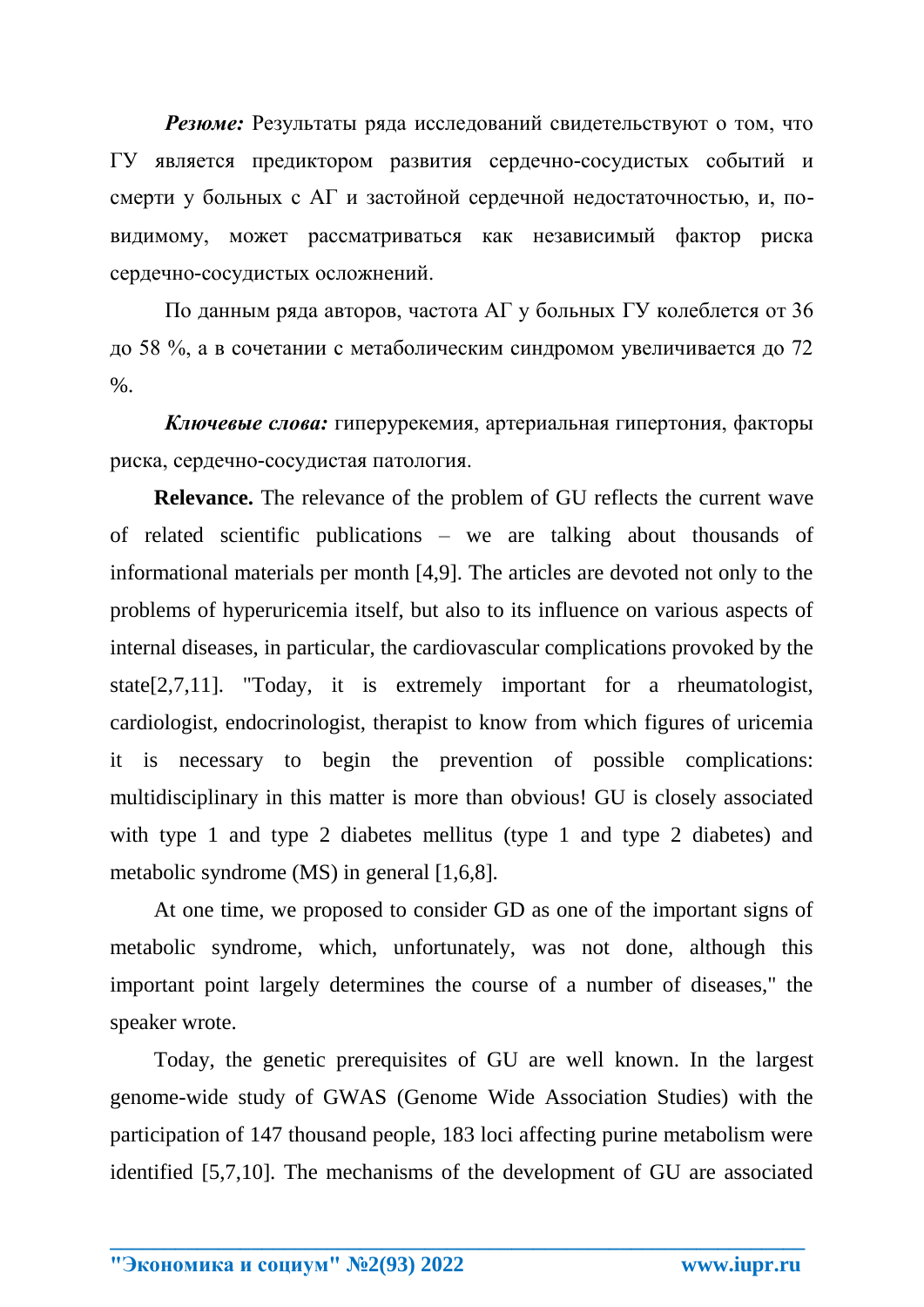with metabolic disorders and a decrease in the excretion of MC. Interestingly, compared to the period from 1998 to 2011, the number of genes responsible for the exchange of MC, which were discovered by researchers in the next 8 years up to 2019, has more than tripled. This list includes genes responsible for glucose transport (GLUT9), as well as those programming the transport and metabolism of MK - URAT1, ABCG2 (ATP-binding cassette transporter), SLC22A1 (polyspecific cation transporter) and others [3,8,12].

The association of the prevalence of hyperuricemia with the place of residence is not in favor of urban residents who are more likely to suffer from hyperuricemia, which, apparently, is again associated with a wider prevalence of other risk factors for CVD: dyslipidemia, obesity and metabolic syndrome[2,5,10]. Using a model of multiple logistic regression, the relationship of hyperuricemia with cardiometabolic risk factors, the significant significance of factors such as obesity, the use of diuretics and lipid spectrum disorders (where triglycerides make the main contribution) was shown.

Professor Zhernakova noted that interesting data were obtained during the implementation of an observational program to assess epidemiological data on the determination of uric acid levels in patients with hypertension in combination with metabolic syndrome, diabetes mellitus and joint pain. The study included more than 9617 patients (56.6% - men and 43.4% - women). The criteria for inclusion in the study were age 30-80 years, cholesterol level over 4.5 mmol/l, hypertension in combination with metabolic syndrome or diabetes mellitus, arthralgia. The combination of hypertension and diabetes mellitus had 33% of those included in the study, half of the patients had a combination of hypertension and metabolic syndrome, and more than 70% had hypertension and arthralgia. Hyperuricemia among these patients was distributed evenly in general, but it was most often observed in patients with hypertension and diabetes (69.6%), more often even than in patients with hypertension and arthralgia (64.2%), with hypertension and metabolic syndrome (61%) [6,9].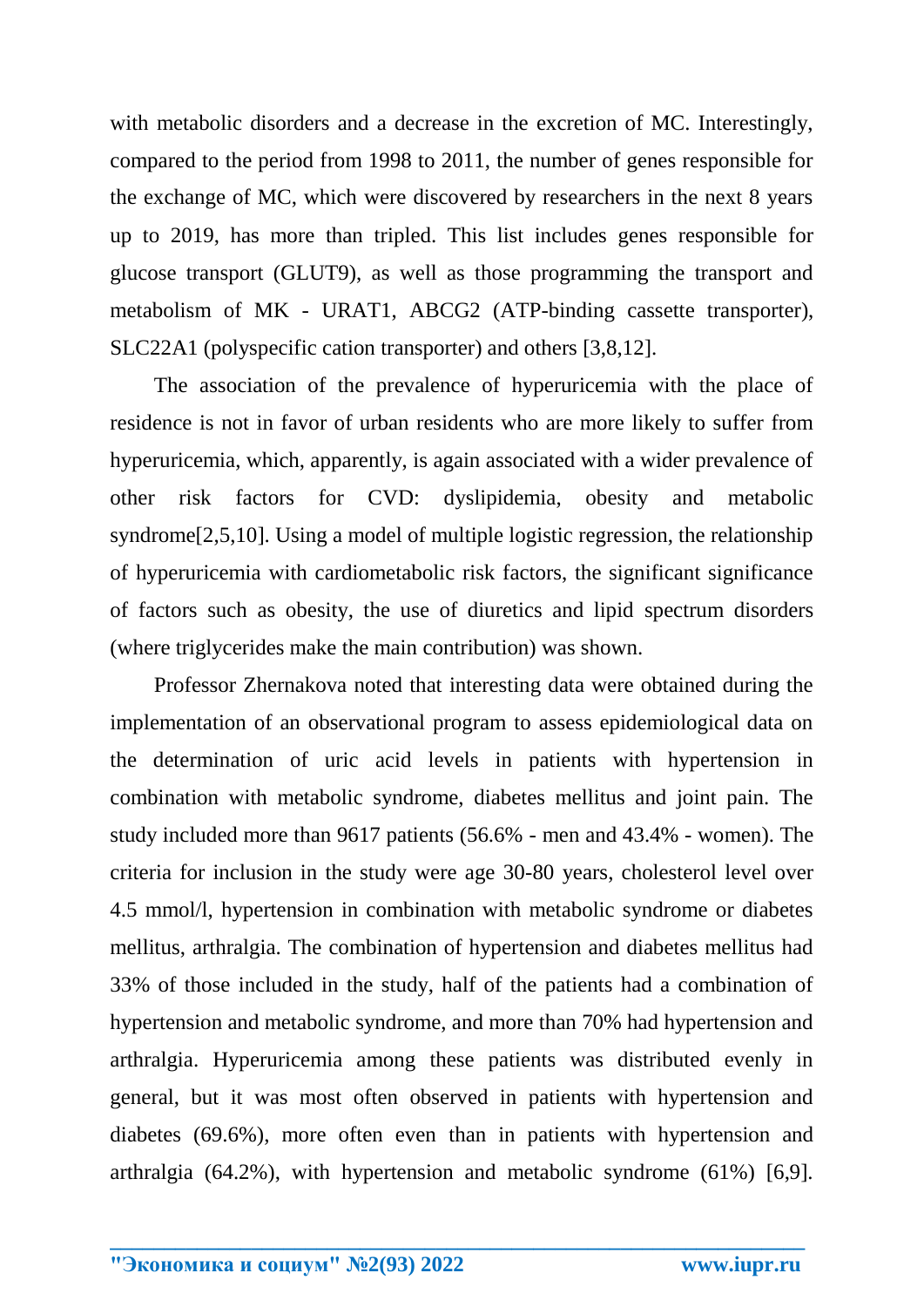These data once again emphasize the importance of hyperuricemia as a cardiometabolic risk factor.

Another study was devoted to the study of real clinical practice for measuring uric acid levels in the primary outpatient unit.

**The purpose of the study.** The aim of the study was to study the problem of hyperuricemia as a risk factor for hypertension. To study the regional features of the prevalence of the main risk factors and the structure of comorbid pathology in patients with AH and AH.

**Materials and methods of research.** 106 patients with GU and AH were included in the study. Inclusion was carried out with informed consent. Exclusion criteria: age of the patient over 75 years, acute or chronic exogenous intoxication, refusal of the patient from the study.

**The results of the study.** The results obtained in the course of the study showed the existence of correlations of HD with obesity, impaired lipoprotein metabolism (increased levels of OH, LDL, hypertriglyceridemia), as well as hypertension and target organ damage. In patients with gout and BSU, the prognostic value of hypertension becomes especially unfavorable due to the high frequency of concomitant metabolic disorders.

In our study, a violation of lipoprotein metabolism was detected in 93% of patients with gout and 90% with BSU, and a combination of hypertriglyceridemia and GU in individuals with abdominal obesity with gout in 45%, with BSU in 22% of patients.

The relationship between urate dysmetabolism and obesity, primarily abdominal, is confirmed by a number of population studies indicating a significant frequency of BSU in overweight and obese people [7]. It is known that in such patients, the probability of target organ damage is especially high (LVH, hypercreatininemia, microalbuminemia, an increase in the thickness of the intima-media of the carotid arteries) [3].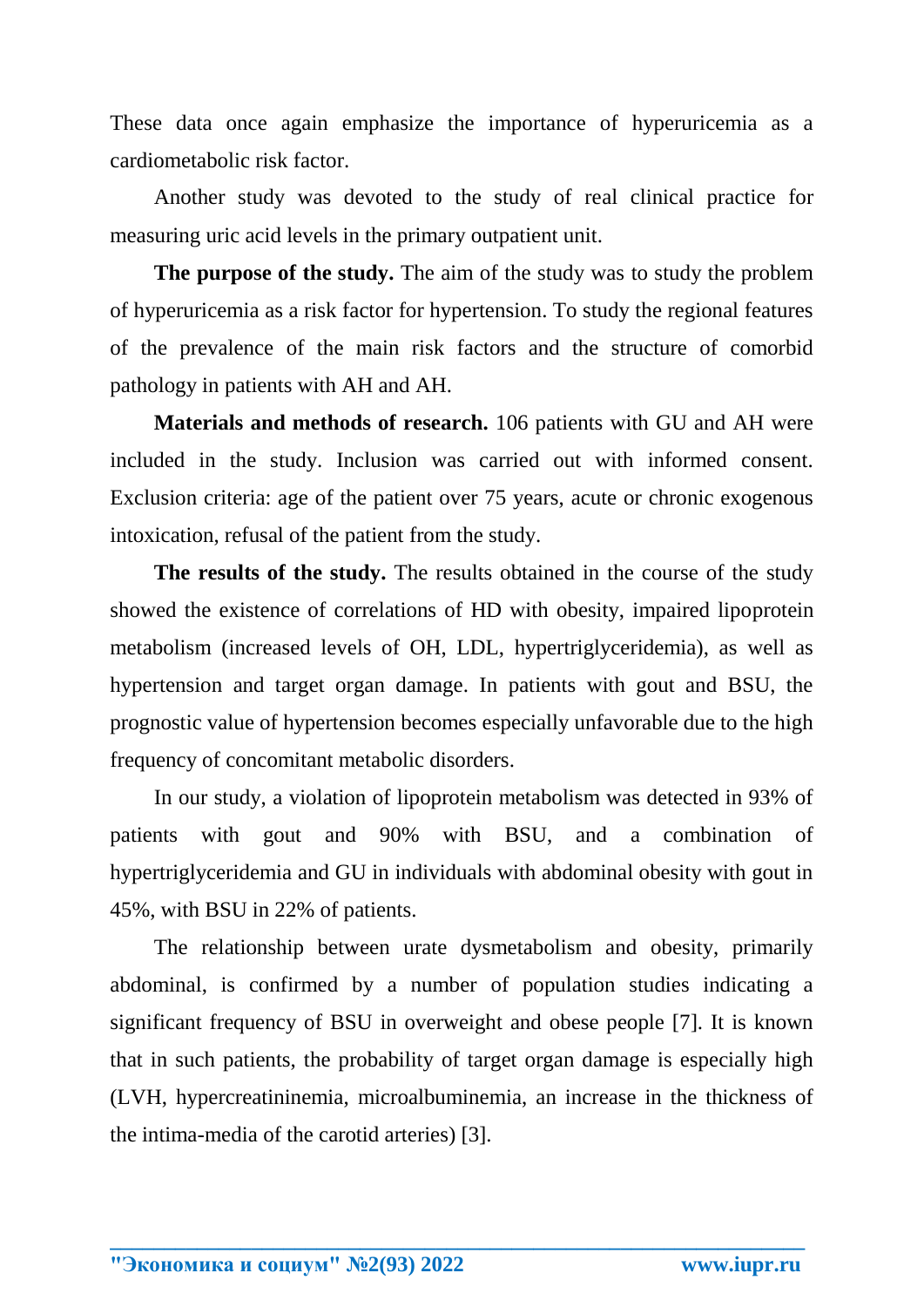Analysis of the data of our study indicates a combination of hyperuricemia with a more pronounced increase in blood pressure. In patients with gout and BSU, the II st. (53 and 57%) and I st. AH (37 and 30%) prevailed, with the predominance of unfavorable characteristics of the daily blood pressure profile by the type of insufficient reduction of blood pressure at night and night hypertension ("non-dippers" and "night pickers"). A number of studies have shown that in patients with GD, changes in the daily blood pressure profile were characterized by a tendency to decrease the degree of nocturnal decrease in DBP and an inversion of the daily rhythm of DBP, as well as an increase in nocturnal variability of BP [2, 5, 11].

In connection with the above, the correction of metabolic disorders of MC against the background of hypertension should be considered among the priority measures of primary and secondary prevention, including, first of all, the impact on lifestyle features - restriction of foods containing a large amount of purine bases, refusal to take alcohol and the appointment of adequate antihyperuricemic and antihypertensive therapy in patients with gout and asymptomatic hyperuricemia.

**Conclusion.** Thus, a reliable relationship between hyperuricemia and hypertension has now been established. At the same time, there is not enough data to recommend treatment for asymptomatic hyperuricemia. There is also a need for a clearer understanding of the biological role of uric acid and its connection with cardiovascular diseases. Although uric acid has an effect on pro-inflammatory vascular cells and adipocytes, it can also function as an antioxidant.

It is widely discussed that uric acid can have various, not yet fully deciphered effects in the development of cardiovascular diseases. The medical community is looking forward to the results of these studies.

**\_\_\_\_\_\_\_\_\_\_\_\_\_\_\_\_\_\_\_\_\_\_\_\_\_\_\_\_\_\_\_\_\_\_\_\_\_\_\_\_\_\_\_\_\_\_\_\_\_\_\_\_\_\_\_\_\_\_\_\_\_\_\_\_**

## **REFERENCES:**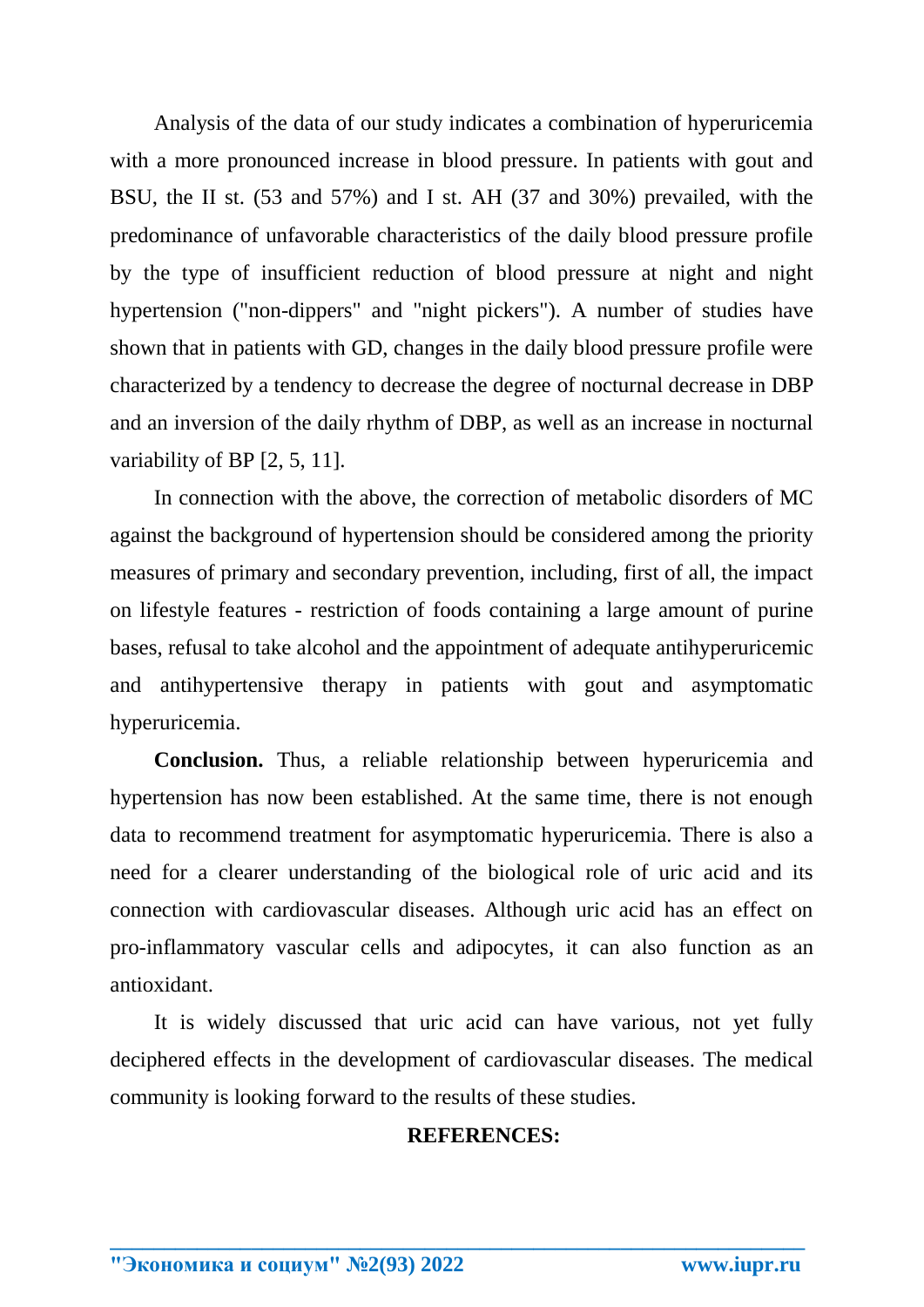1. Barskova V.G. Diagnostics of gout // Scientific and practical. rheumatology. - 2012. - No. 4. - pp. 62-66.

2. Ilyina A.E., Barskova V.G., Nasonov E.L. Gout, hyperuricemia and cardiovascular risk // Scientific and practical. rheumatology. - 2009. - No. 1. pp. 56-62.

3. Markelova E.I., Barskova V.G., Ilyina A.E., Nasonov E.L. Diagnostics and treatment of gout. rheumatology. - 2010. - No. 1. - pp. 61-66.

4. Chapd- Fu Kuo. Lai-Chu See. Gout: an independent risk factor all – cause and cardiovascular mortality // Rheumatology. – 2010. – Vol.49. – P. 141–46.

5. Desai M.Y., Santos R.D., Dalal D. Relation of serum uric acid with metabolic risk factors in asymptomatic middle-aged // Am. J.Cardiol. – 2005. – Vol. 95. – P. 865–868.

6. Hoieggen A., Alderman M. H., Kjeldsen S.E. The impact of serum uric acid on cardiovascular outcomes in the LIFE study // Kidney. Int. – 2004. – Vol. 65. – P. 1041–1049.

7. Krishnan E., Baker J.F., Furst D.E. Gout and risk of acute myocardial infarction // Arthritis Rheum. – 2006. – Vol. 54. – P. 2688–96.

8. Mazzali M. Elevated uric acid increases blood pressure in the rat by a novel crystal- independent mechanism // Hypertension. – 2001. – Vol. 38. – P. 1101–1106.

9. Perez-Ruiz F., Calabozo M., Herrero-Beites A.M. Improvement of renal function in patients with chronic gout after prop control of hyperuricemia and gouty bouts // Nephron. – 2000. –Vol. 86(3). – P. 287–291.

10. Takahashi S., Yamamoto T., Moriwaki Y. Increased concentration of serum Lp(a) lipoprotein patients with primary gout  $\ell$  Ann. Rheum. Dis. – 2005.  $-$  Vol. 54.  $-$  P. 9–15.